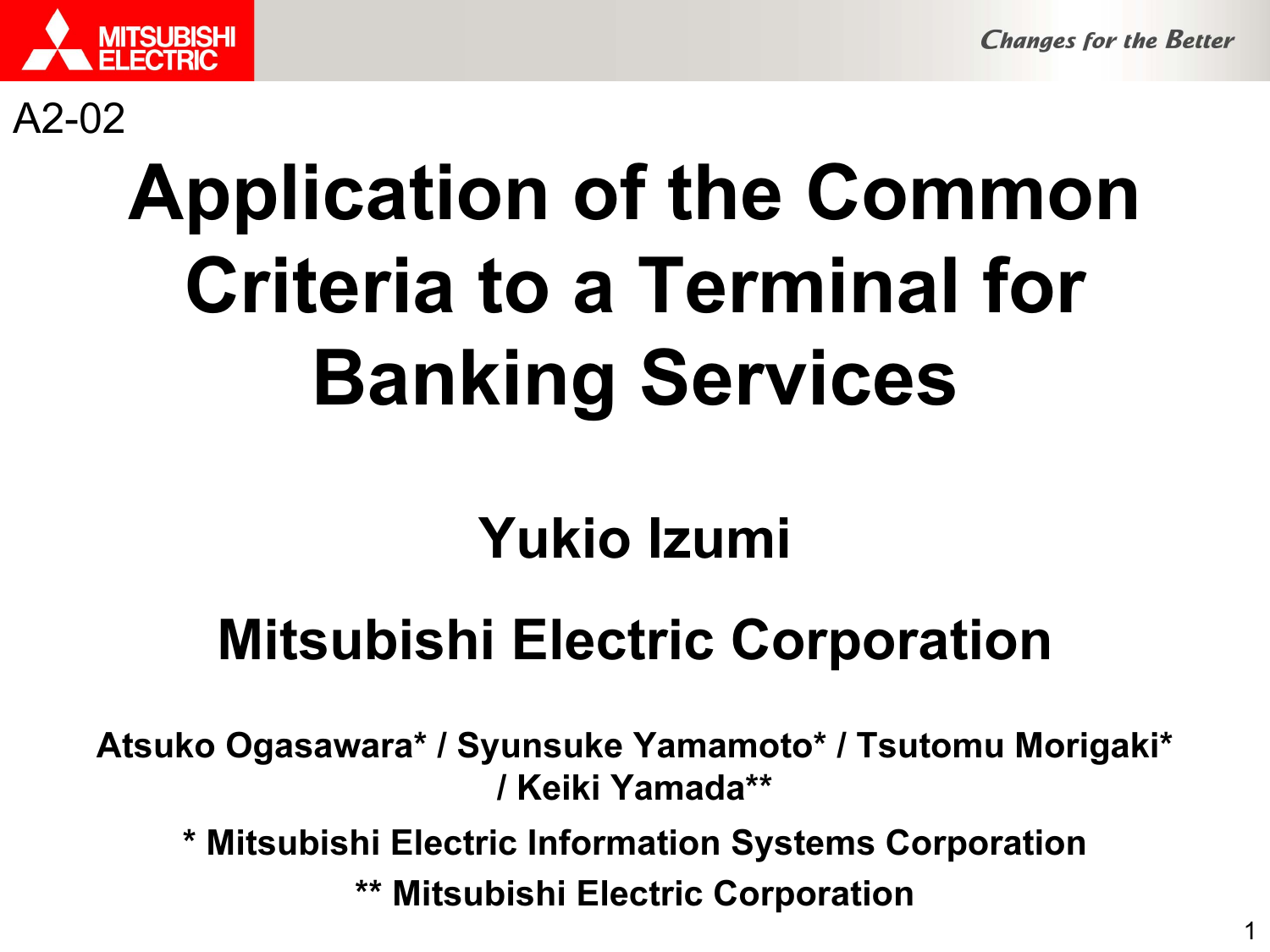



- What is CBB?
- •• Scope of the TOE
- • TOE development and evaluation
	- •ST development
	- $\bullet$ Development of other deliverables
	- $\bullet$ Evaluation framework
- Conclusion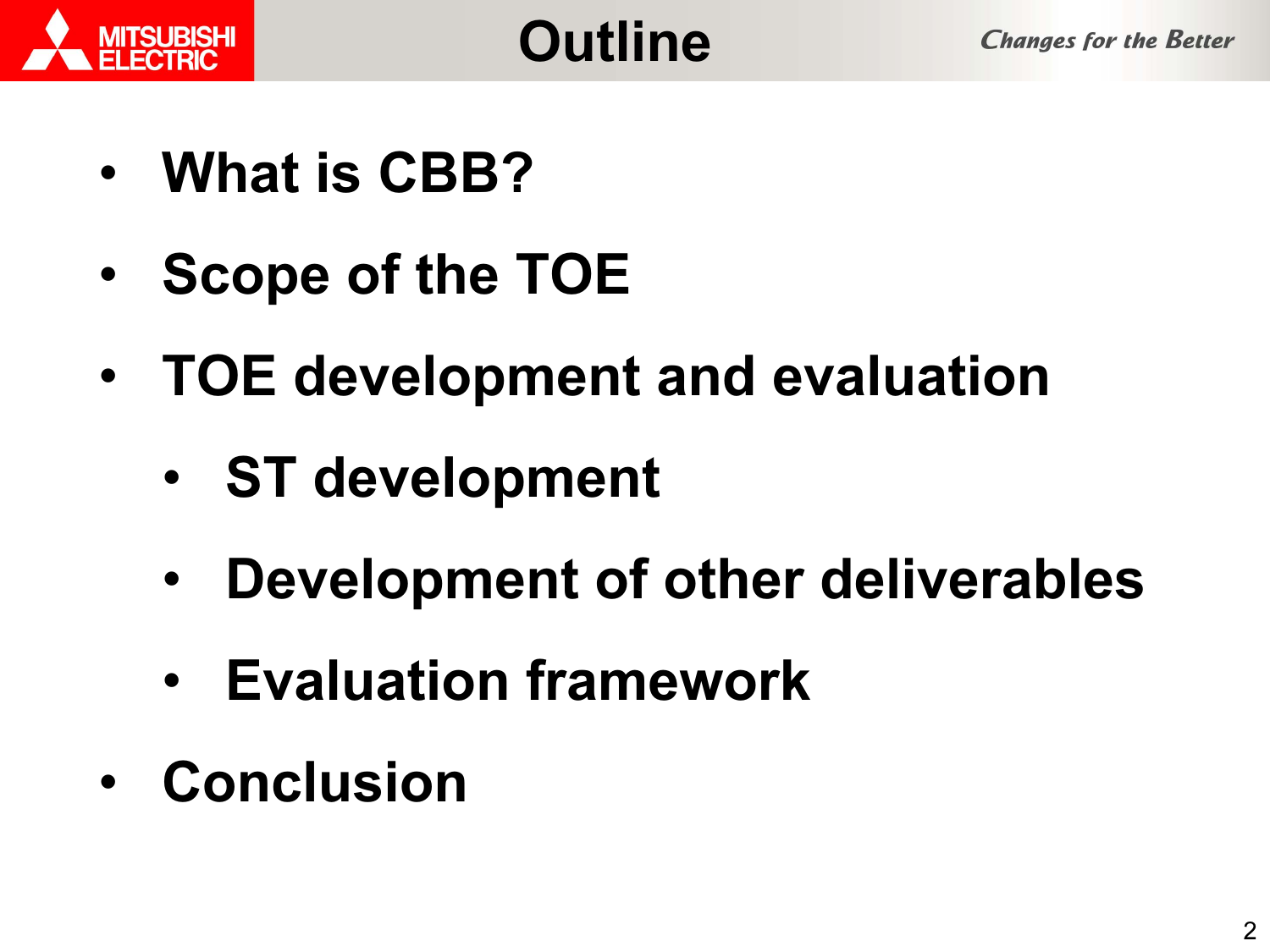

# What is CBB?

- A dedicated terminal for banking services, "CBB terminal", is installed in convenience stores
- Customer can take the following banking services (domestic service only) by using a CBB terminal, without visiting a bank branch:
	- Request for address change
	- Request for automatic withdrawal of utilities payments
	- Request for seal registration change request, etc
- Customer can not withdraw cash from a CBB terminal (ATM≠CBB terminal)

In CBB, the customer is authenticated by his/her Personal Identification Number (PIN)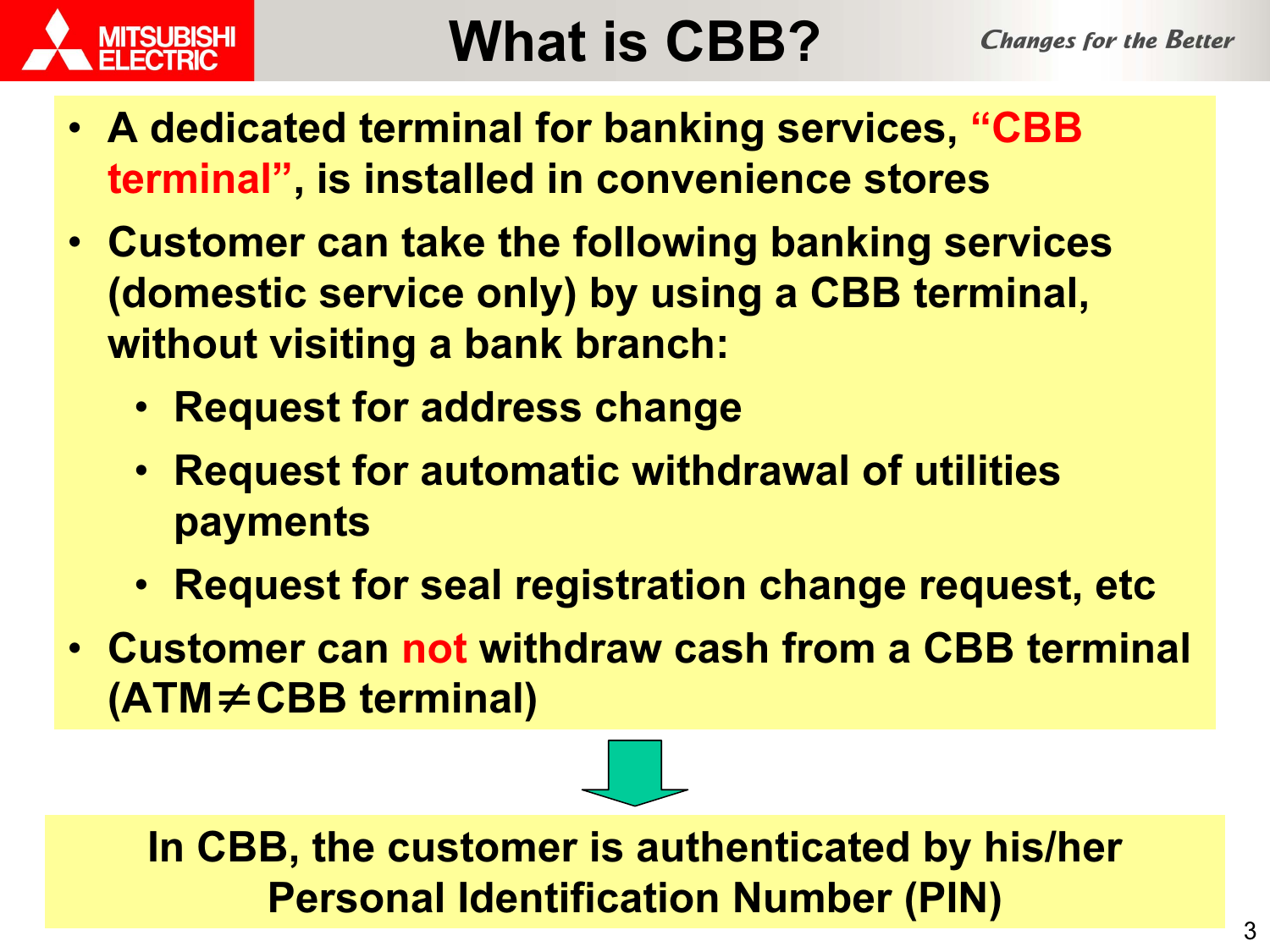

# The CBB terminal

**Changes for the Better** 

Operation panel with polarized light filter

### CBB Terminal for The Bank of Tokyo-Mitsubishi, Ltd.

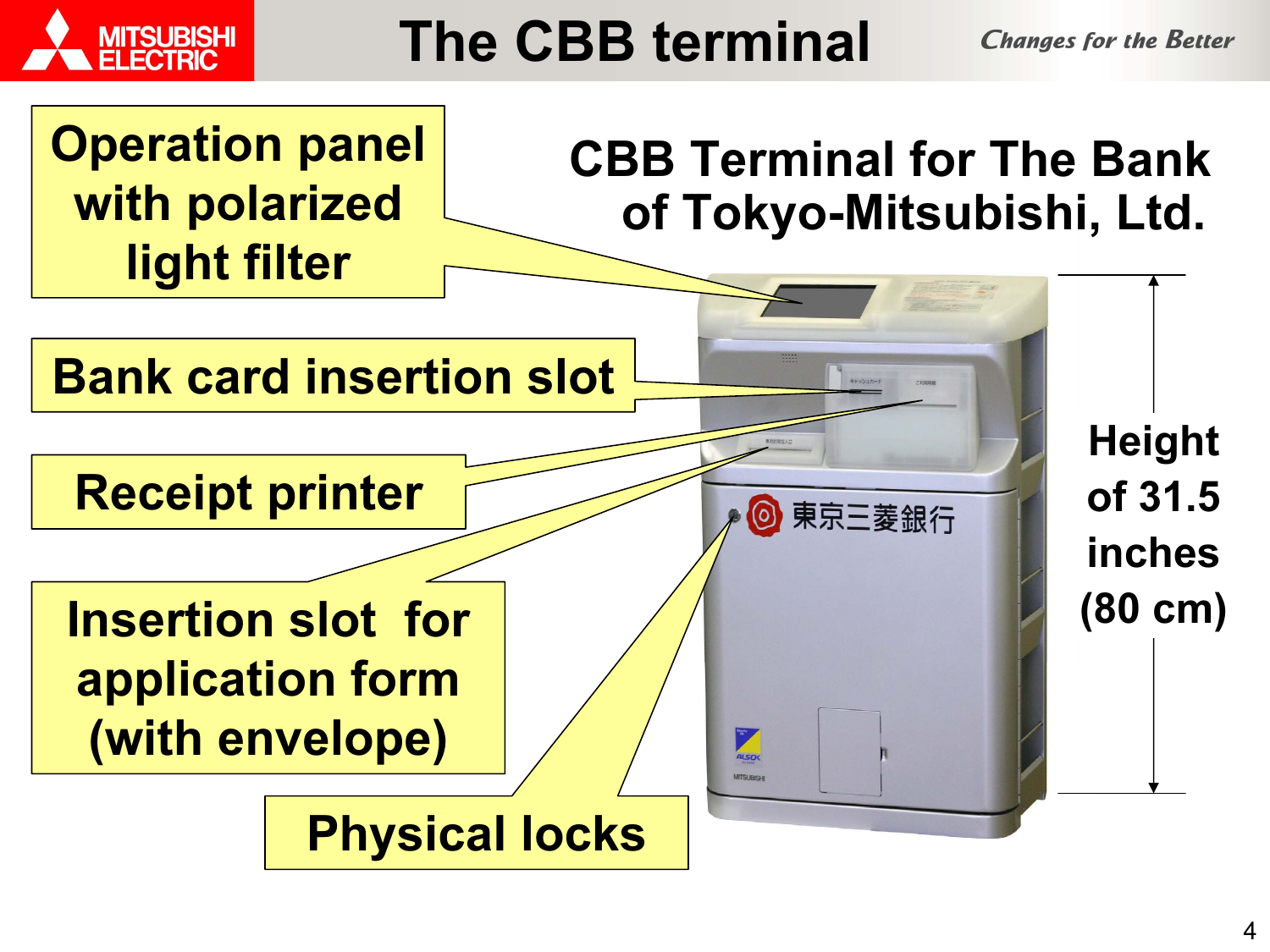

How to use CBB

**Changes for the Better** 

#### Customer

-Fill out the CBB application form with RFID

#### e.g. Address change request form

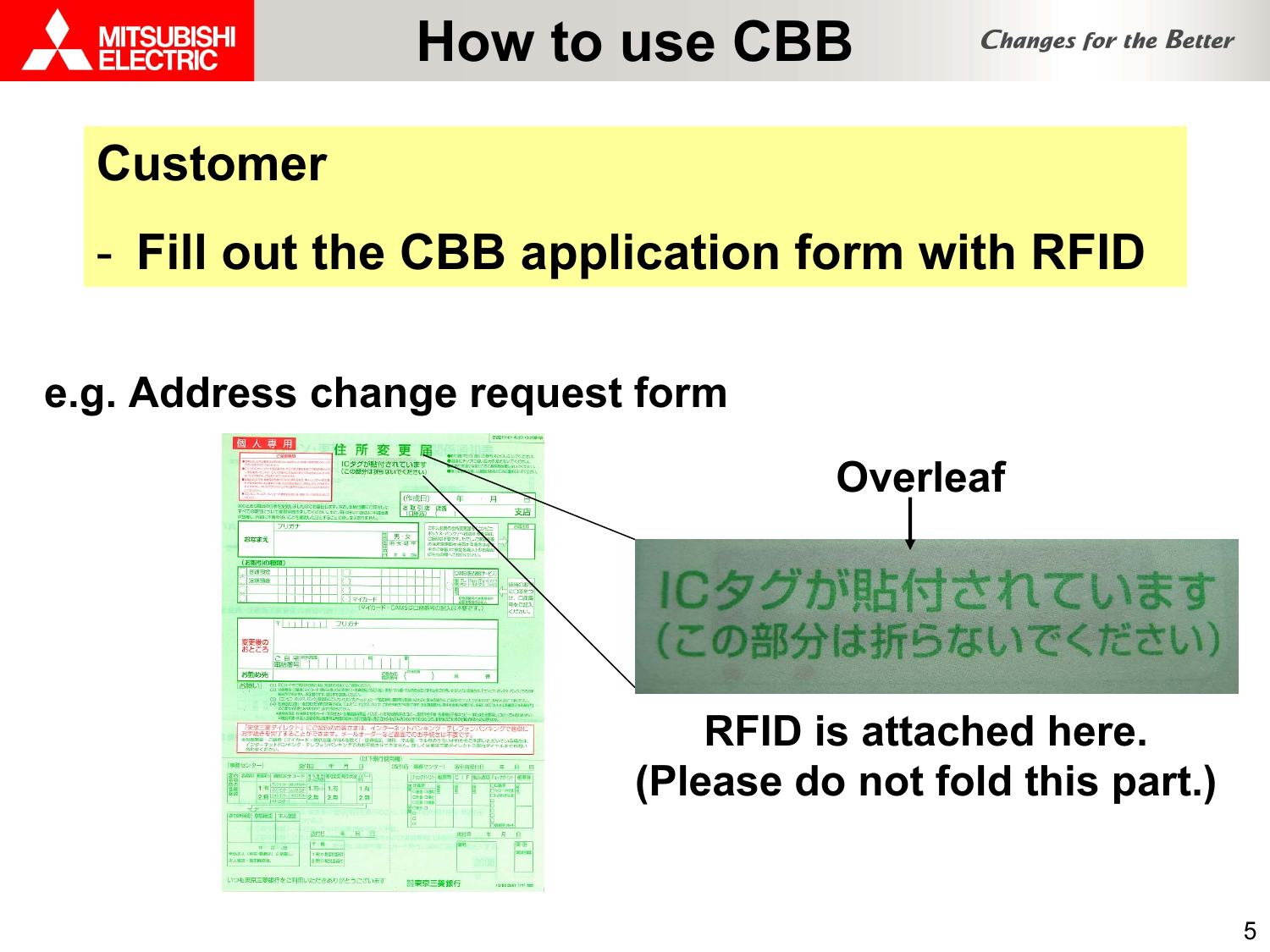



# How to use the CBB

#### **Customer**

- Choose the service and enter the PIN at the CBB terminal
- -- Insert the envelope containing the application form into the CBB terminal



## CBB terminal

- Record the PIN and other information on RFID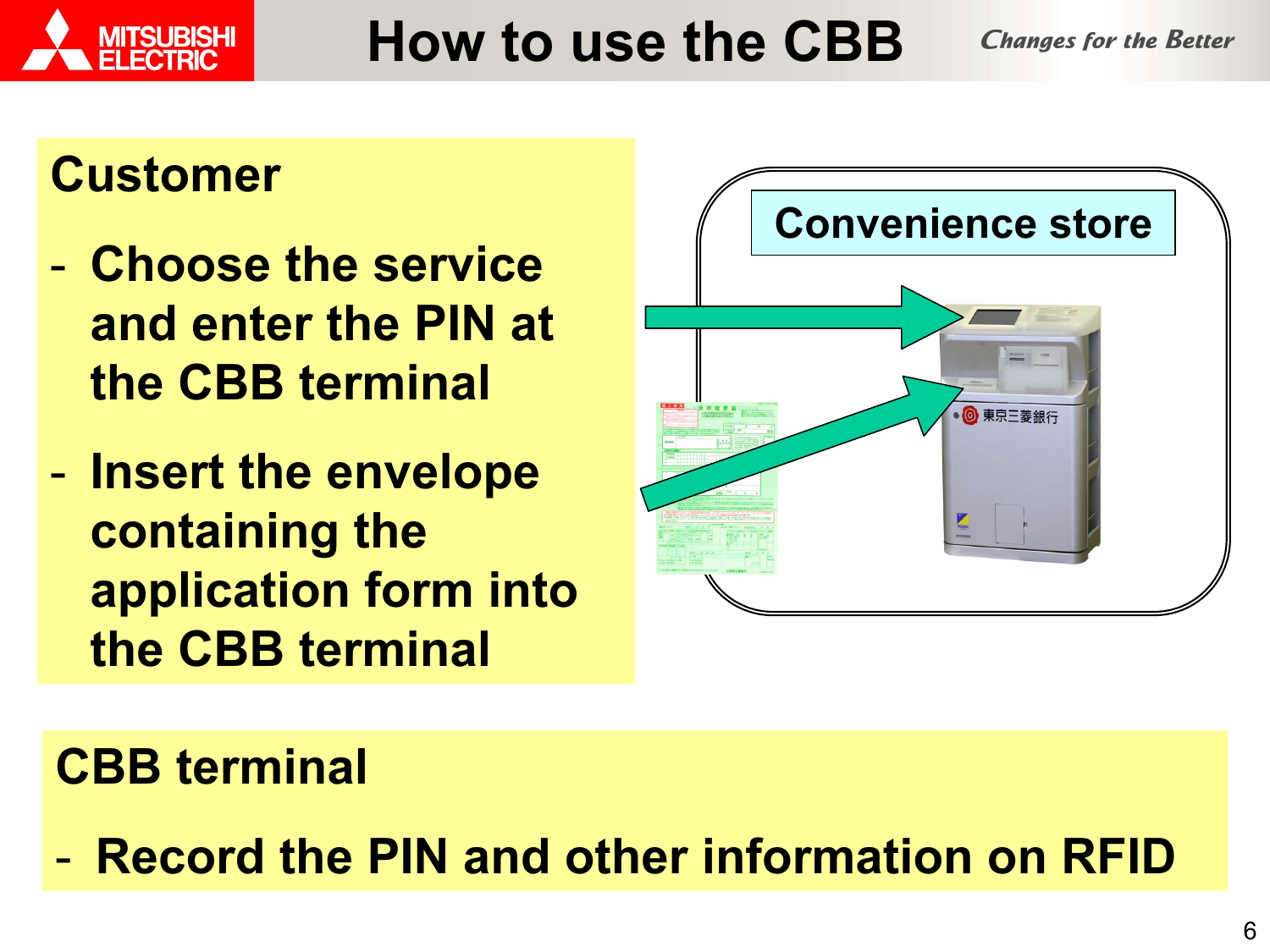

### **Distributor**

 Deliver the application form from the convenience store to the center

### **Center**

- Check the PIN
- Accept and process the request of the services

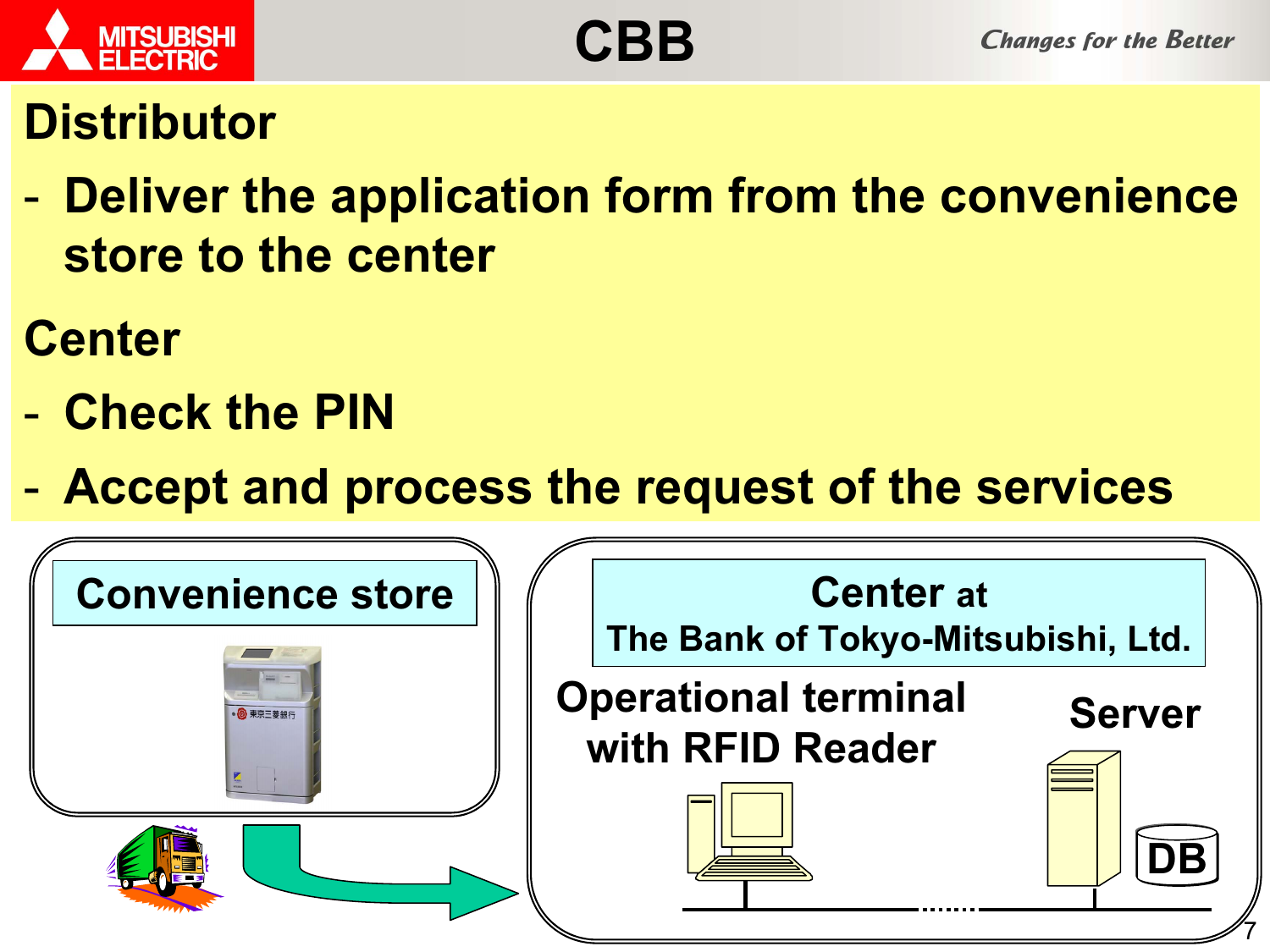

The PIN of a customer is important information in the conventional banking system.

- In the case of CBB, the PIN is
- used as authentication information
- •recorded in an RFID at the convenience store



The PIN has to be kept confidential in the CBB, especially at the CBB terminal.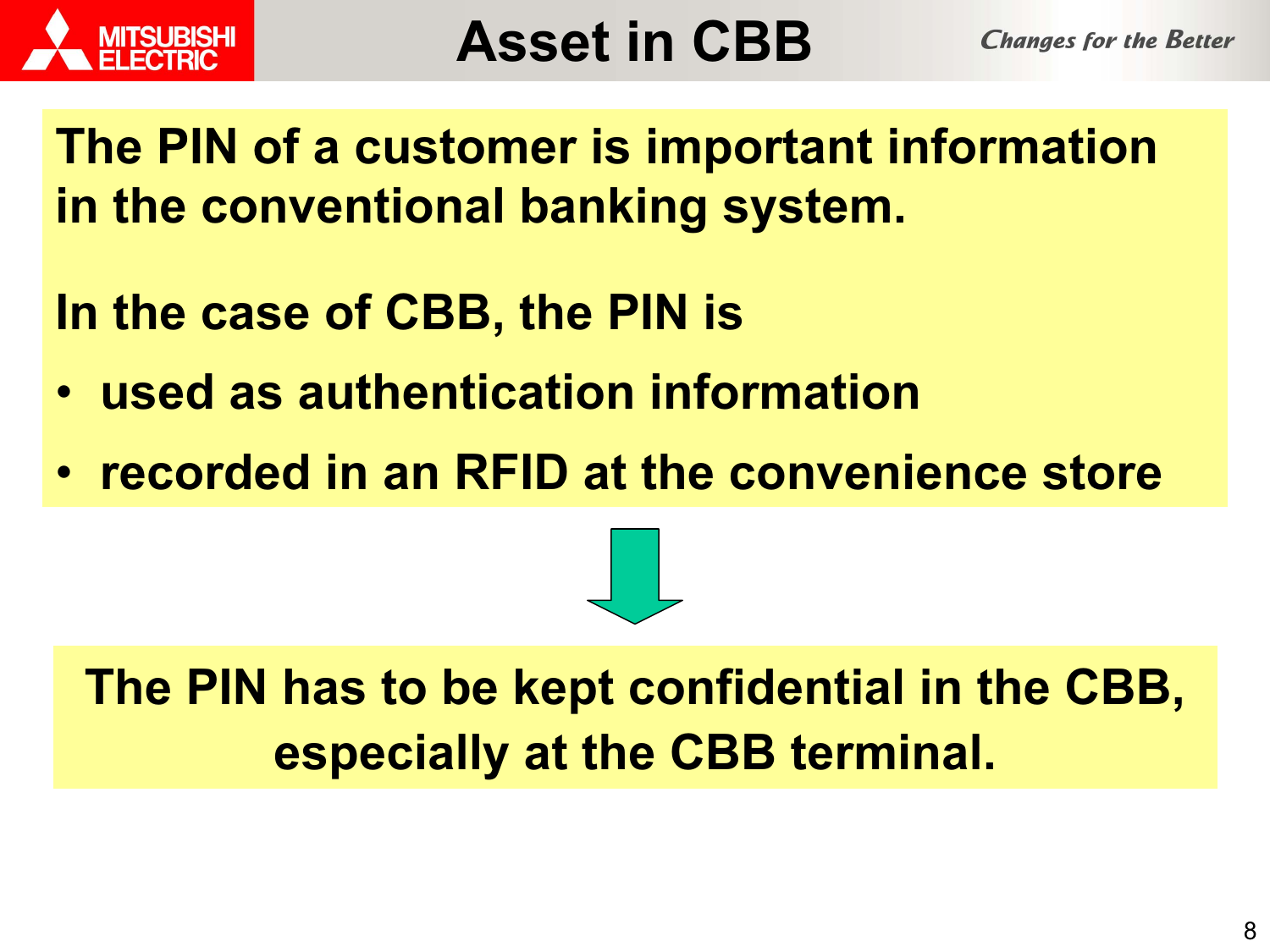

# The security critical component = TOE

- " CBB business application unit "
	- Application software
	- A tamper-resistant security hardware board "TURBOMISTY"



- Encryption function
	- Cipher the PIN before recording RFID
- Management function Update the encryption key

"TURBOMISTY" is manufactured by Mitsubishi Electric Information Systems Corp.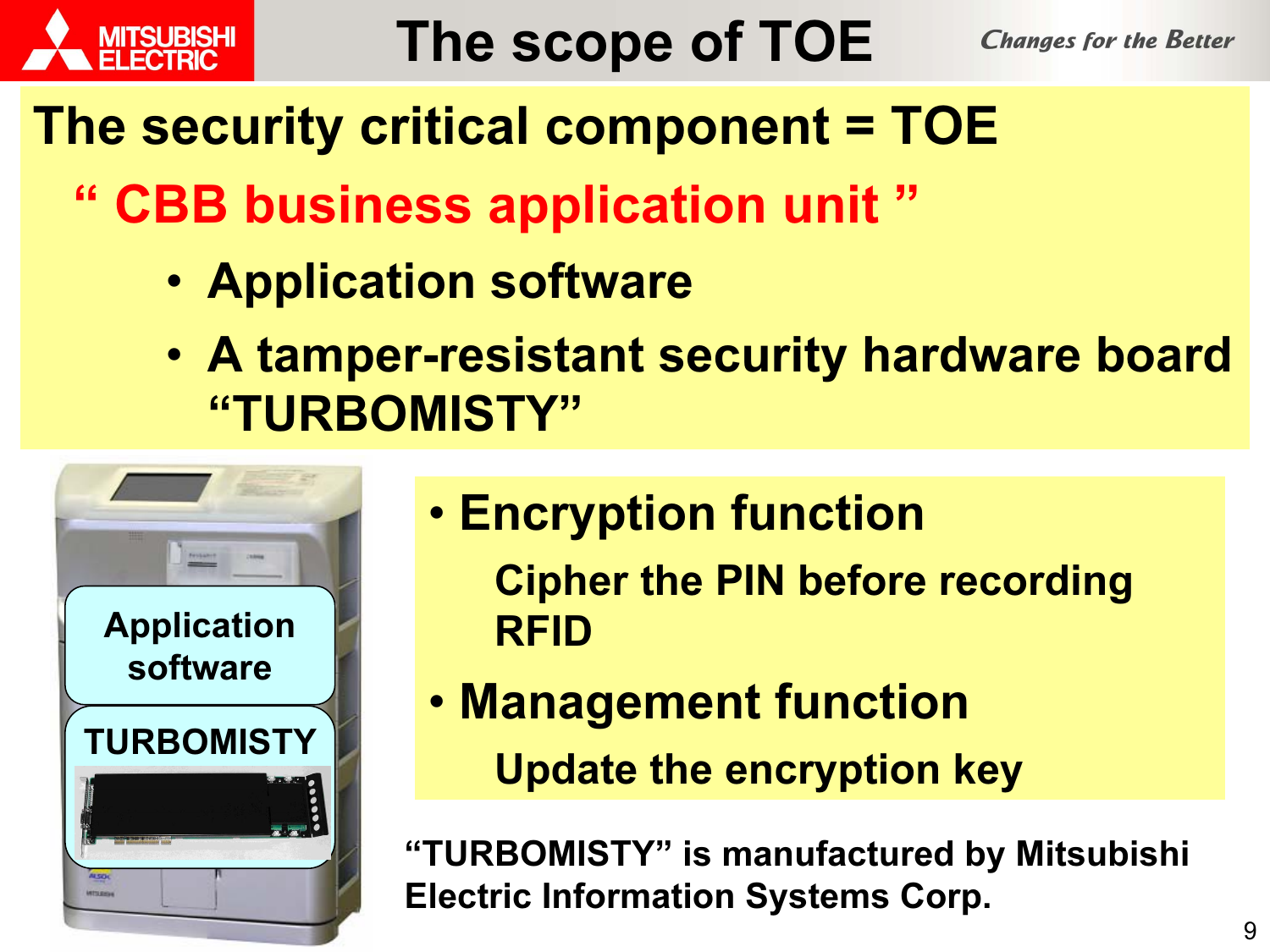

- Developing the ST
- Studying the specifications of cryptographic operation and encryption key management in entire CBB
- Surveying the necessary deliverables for CC evaluation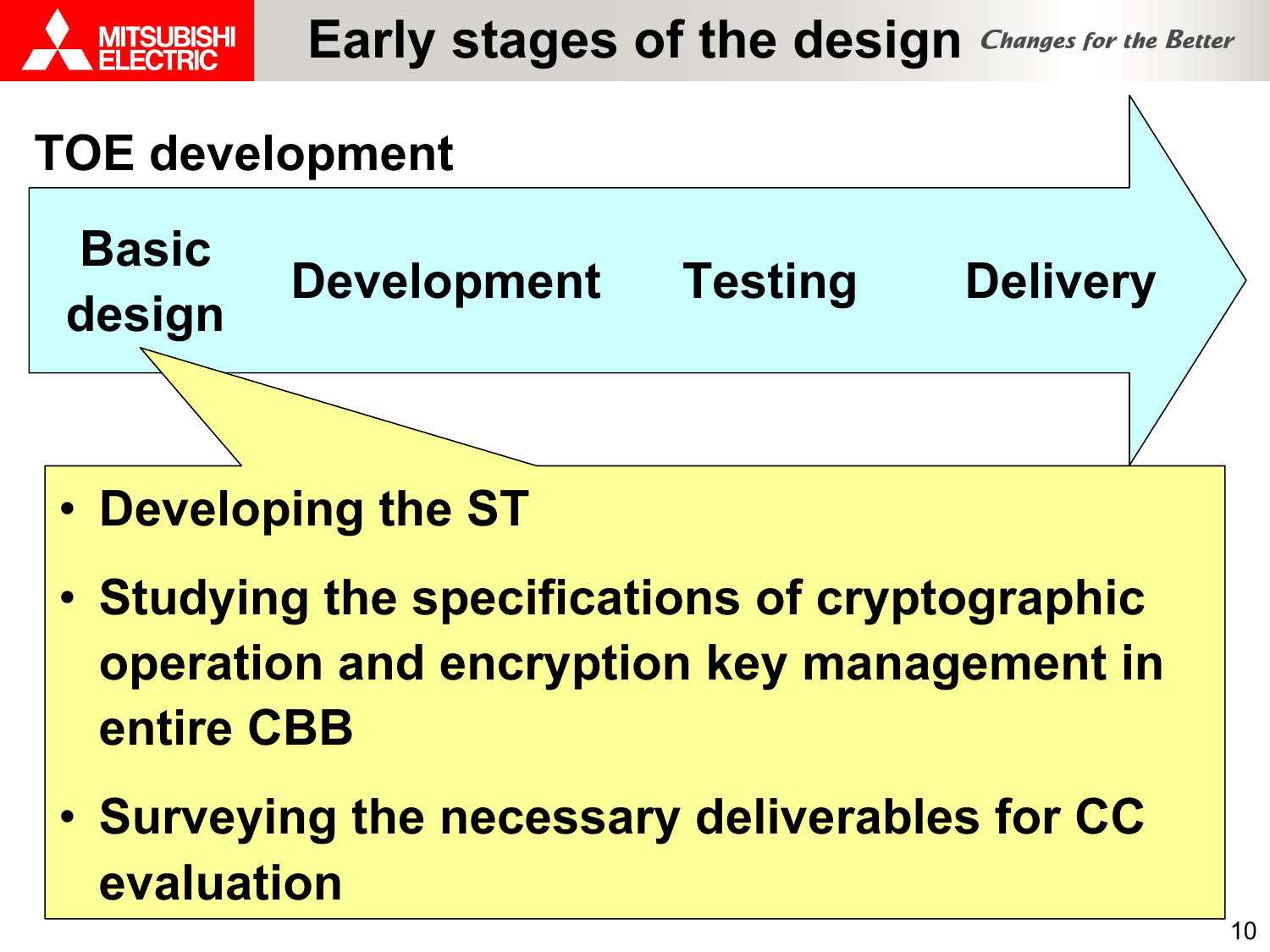

ST Development

**Changes for the Better** 

#### TOE Environment

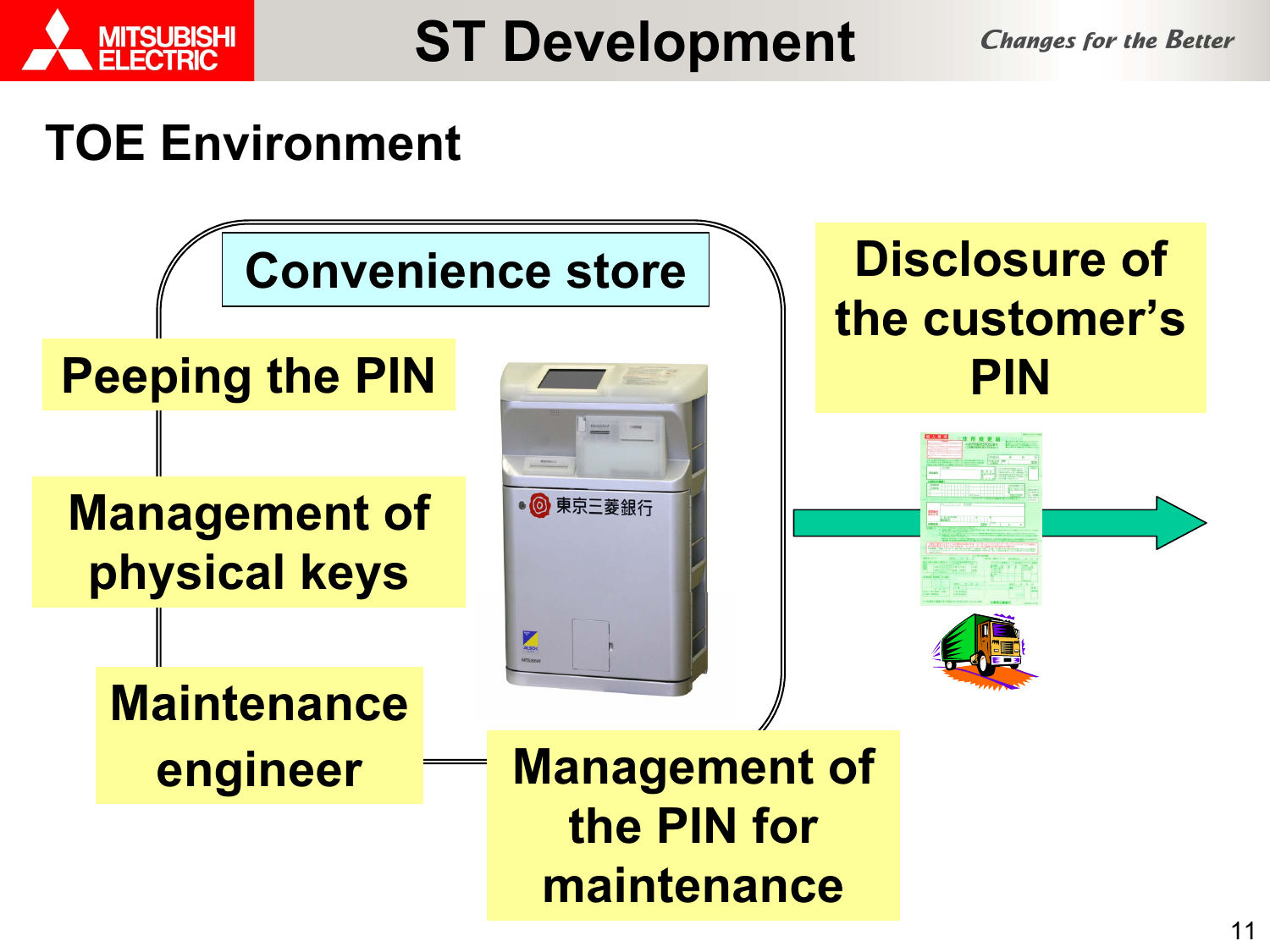

## Security Objectives for the TOE and Security Functional Requirements

# O.PROTECT\_INFO

Prevent disclosure of the PIN

FCS\_COP.1(M), FCS\_COP.1(R), FMT\_MSA.2, …

### O.MANAGE

Provide the function for the maintenance work to the authorized maintenance engineer

FIA\_AFL.1, FIA\_UAU.1, FMT\_MTD.1, FMT\_SMF.1, …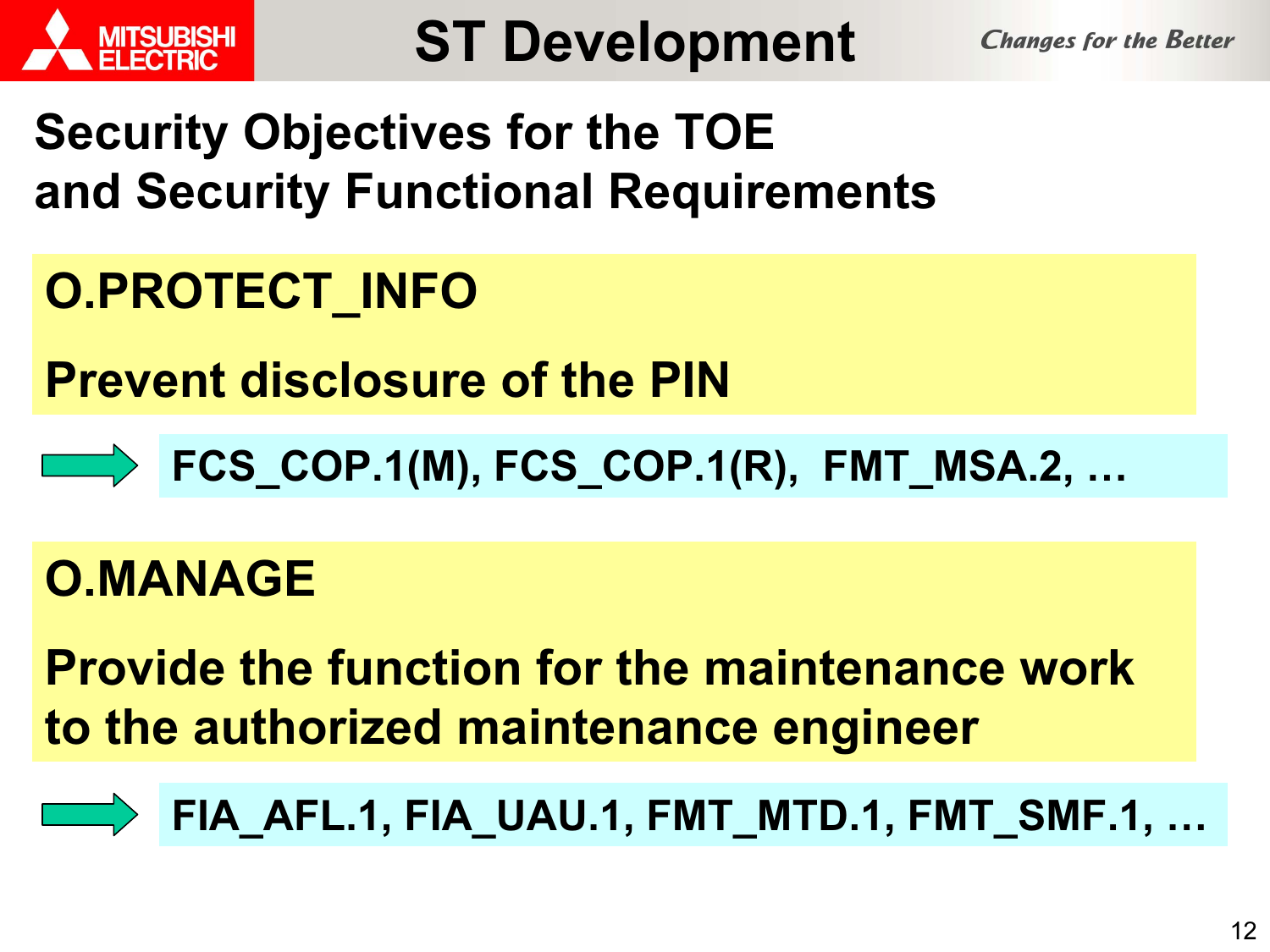

## The TOE Security Functions

# SF.CRYPT

- Cipher the PIN using encryption algorithm "MISTY1" before recording it
- To obtain the MISTY Key, decrypt the ciphered key data using "RSA private key" in "TURBOMISTY"
- Compare the check data in the header of the ciphered key data with one in the decrypted key data

"MISTY1" was developed by Mitsubishi Electric Corp. and was adopted in ISO/IEC 18033.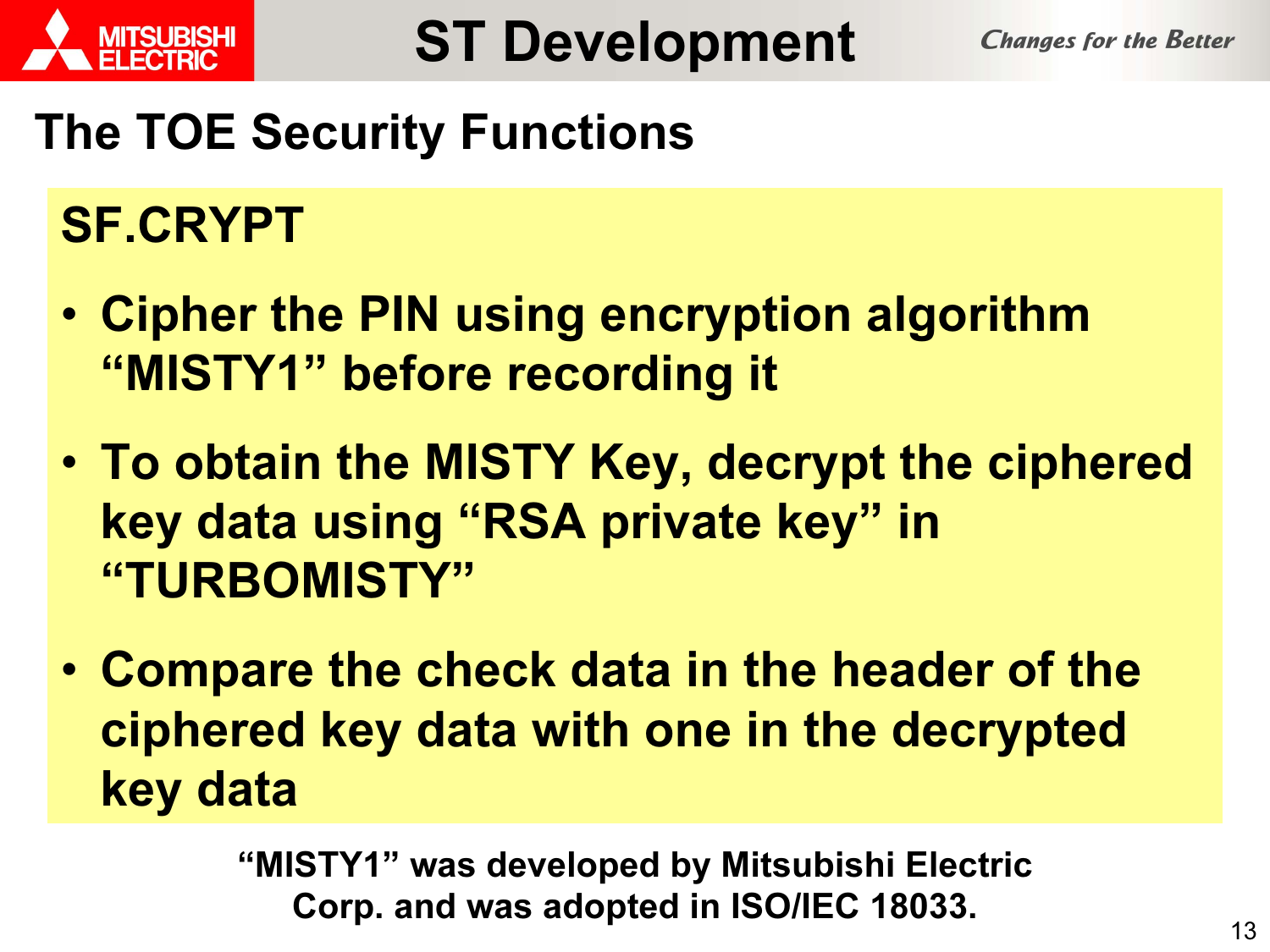

## The TOE Security Functions

## SF.MANAGE

- Authenticate the maintenance engineer
- After several authentication failures, deny the maintenance PIN input for 5 minutes
- Allow updating of key data by authorised maintenance engineer only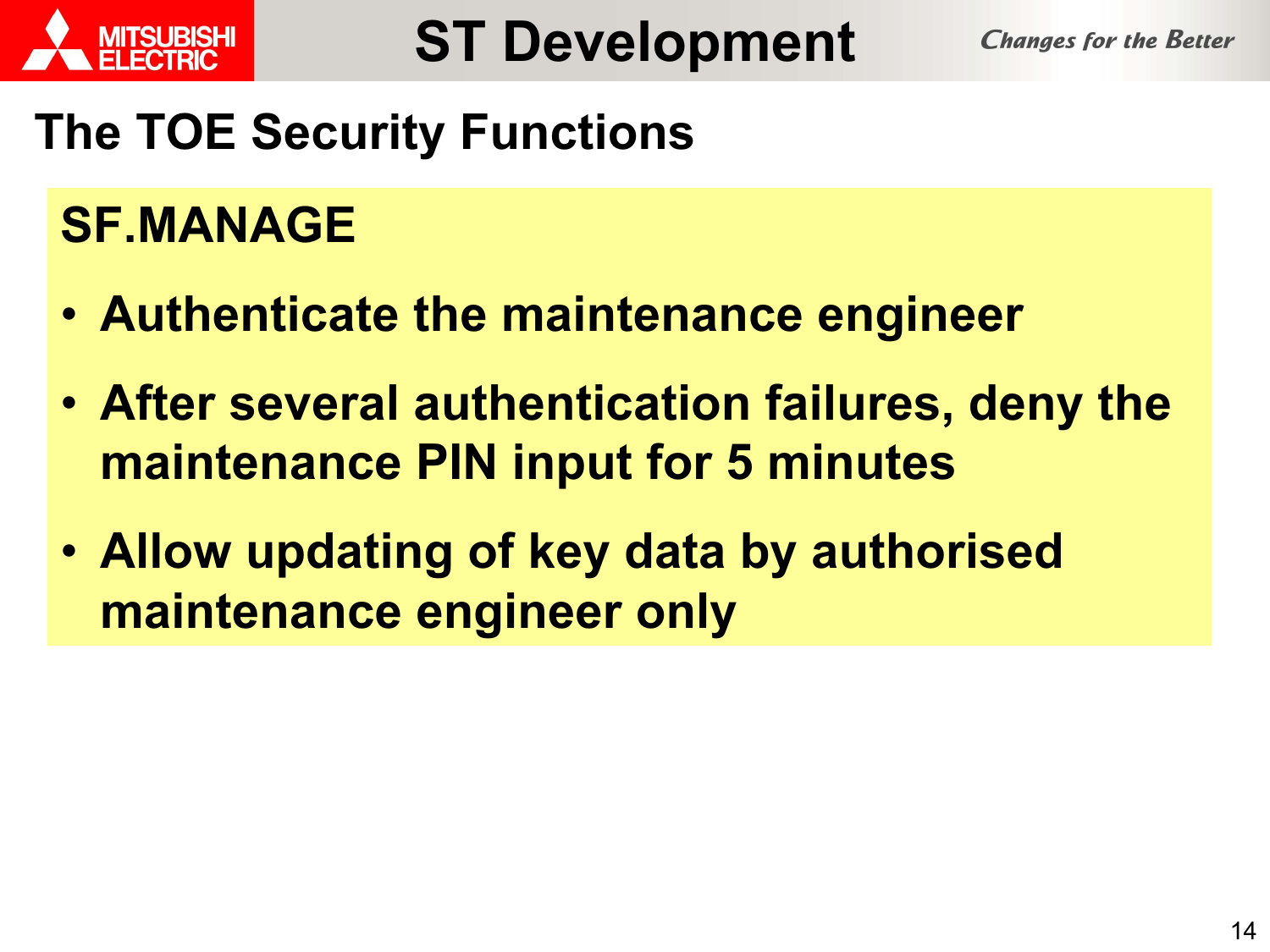

# Security Assurance Requirements

From the technical viewpoint

- The CBB terminal is locked physically
- Only Authorized person have access to the TOE
- Only a limited interface is available to the customer (only the operation panel)
- Cash is not handled in the CBB terminal
- From the business viewpoint
- Evaluation cost and term
- Release timing (Launch of the CBB services)

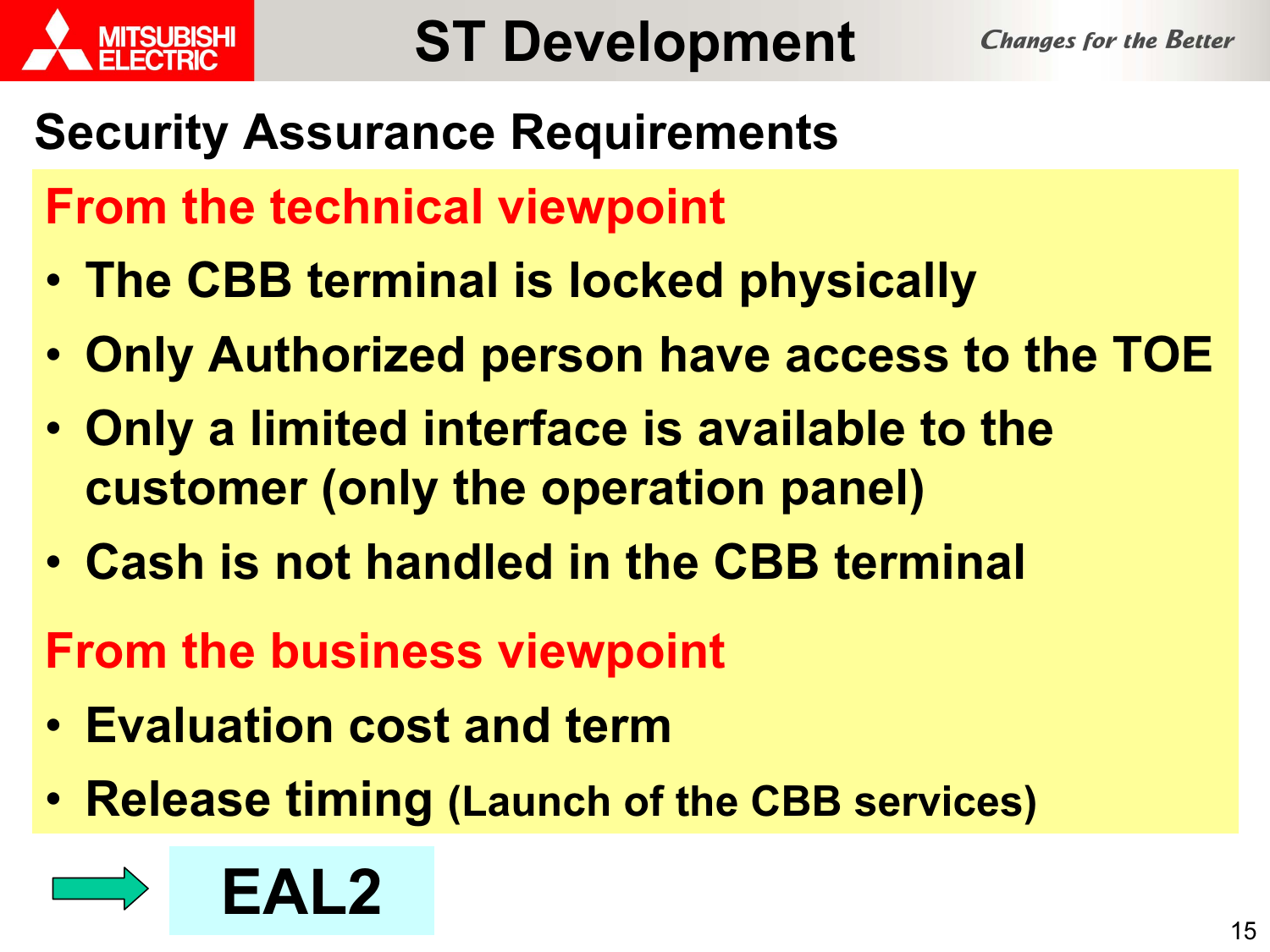





- •Develop the TOE based on ST
- •Survey and correct some procedures
- • Develop the evaluation deliverables in parallel with the real TOE development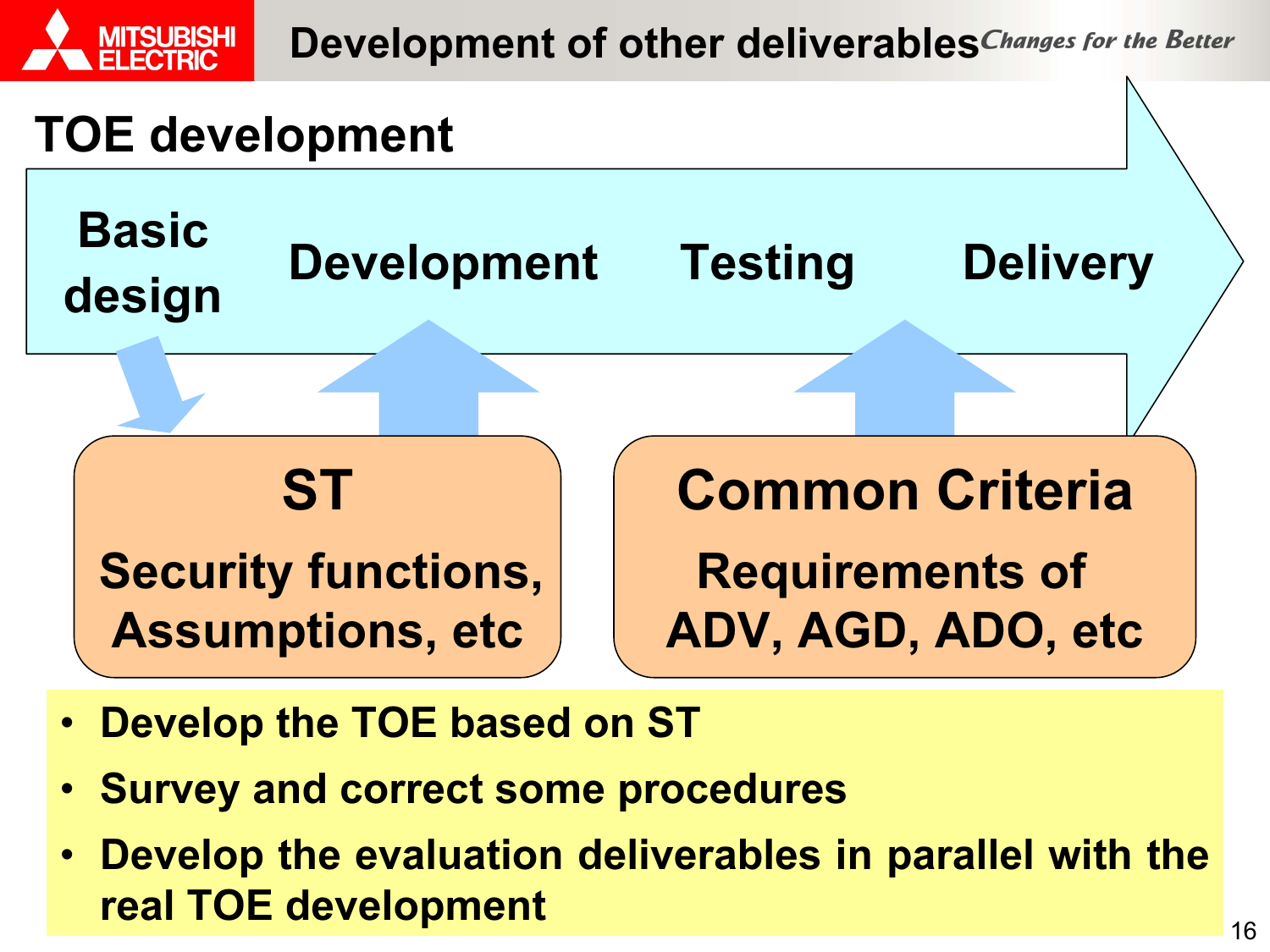

# Evaluation Framework

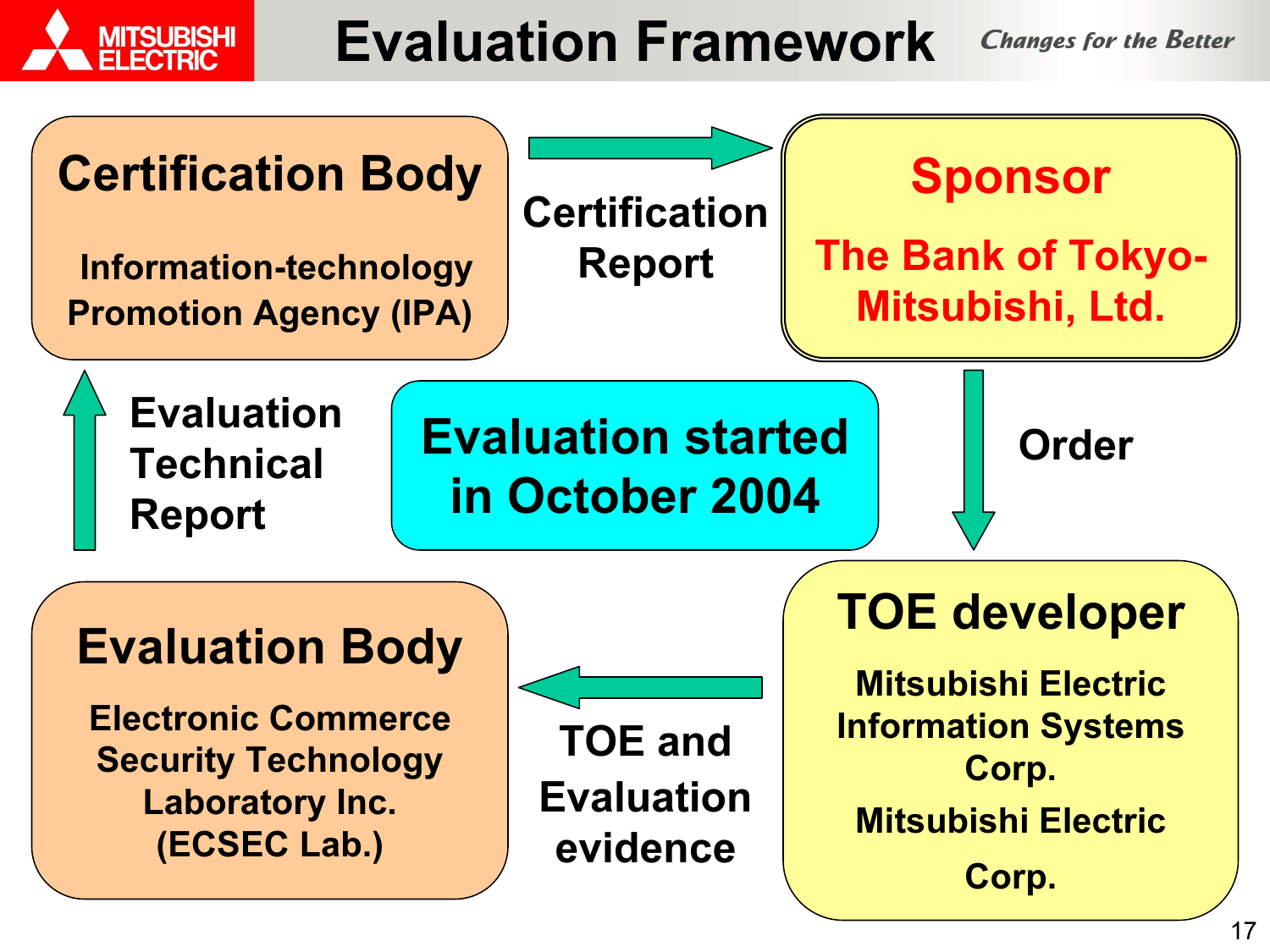



- This evaluation project was completed in February 2005.
- TOE was first certified in the financial field of Japan in March 2005.
- The time taken for certification was about 5 months.
- The sponsor gave an announcement to the press and launched the services.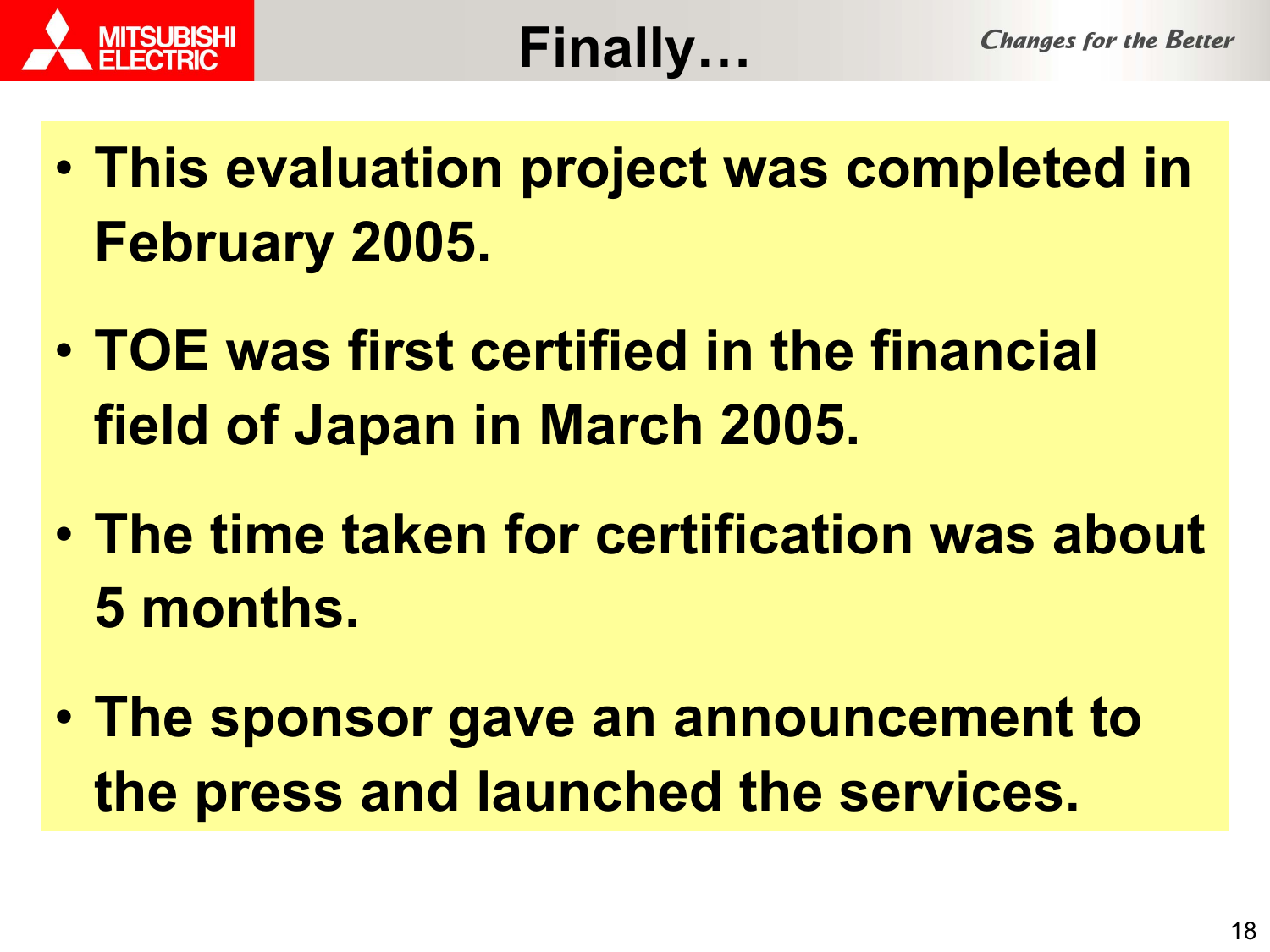In this case, planning the CC from the initial design stage was effective for achieving the development and the evaluation concurrently within a short term.

In the future, I want to examine:

 $\bullet$  Efficient application to other security products